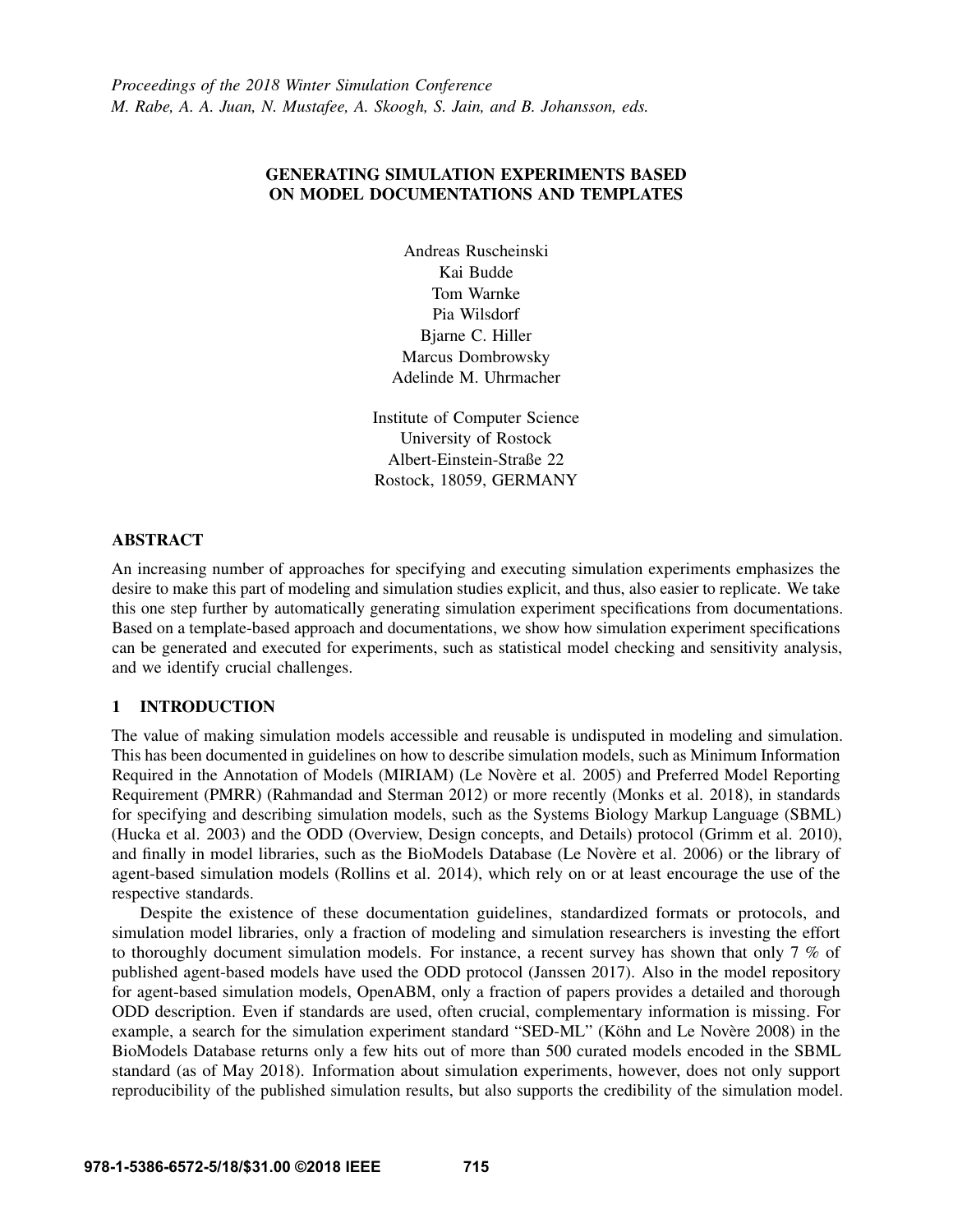Therefore, simulation experiments should be part of model annotations, as also requested by the ODD protocol and in reporting guidelines.

This continuing lack of or incompleteness in documenting simulation models can be addressed in several ways. One is to decrease the user's efforts required for thorough documentation (Bergmann et al. 2014; Ruscheinski and Uhrmacher 2017). Another possibility is to incentivize authors to invest efforts in documentation by exploiting the documentation to ease other tasks in model development. The approach we are presenting caters to both objectives by facilitating a thorough documentation via generating declarative simulation experiment specifications and by incentivizing the user to document via exploiting the documentation during model development for generating simulation experiments (semi-)automatically.

#### 2 TEMPLATE-BASED SIMULATION EXPERIMENT GENERATION

A declarative specification of experiments facilitates the manipulation (and finally generation) of simulation experiments and, due to their readability, simulation experiments can directly serve as documentation. As various types of simulation experiments, such as optimization, sensitivity analysis, or statistical model checking, are used while developing a model, our approach relies on blueprints for these simulation experiment types, which are adapted to the concrete simulation model and study based on information provided in the documentation of simulation models. We pursue a template-based approach in which the blueprints are defined as templates to be processed by a template engine. In addition to templates, the template engine needs a data model to generate executable simulation experiment specifications.

The simulation experiment templates are specified in a template language and contain immutable sections describing the basic structure of the simulation experiment type in the target language as well as mutable sections (i.e., template variables that serve as placeholders to be filled by the template engine). Templates are defined according to the syntax of a target experiment specification language, which is the Simulation Experiment Specification on a Scala Layer (SESSL) (Ewald and Uhrmacher 2014) language in our case. To complete these experiment templates, a vocabulary is introduced that specifies the expected content and, optionally, default values for each template variable. A data model is created by identifying the required information from the model documentation, transforming it into an expression in the target experiment specification language, and relating it to specific template variables. Finally, based on the data model and the template, the template engine generates the experiment specifications as output.



Figure 1: Overview of the experiment generation process.

We have chosen a semi-automatic approach for completing the experiment templates (https://git. informatik.uni-rostock.de/mosi/exp-generation; Accessed Aug. 22, 2018). Thus, the user can check and correct the information obtained from the model documentation and, if necessary, complete the data model with missing information. The experiment generation process is illustrated in Figure 1. The user loads the model documentation and the experiment template. Then, the data model generator uses the experiment template and the model documentation to generate a data model. Here, the template variables of the experiment template guide the information identification process of the data model generator. The resulting data model, a map of variables to expressions, contains the information necessary to fill in the template and generate the experiment. The graphical interface enables the user to check, modify, and complete this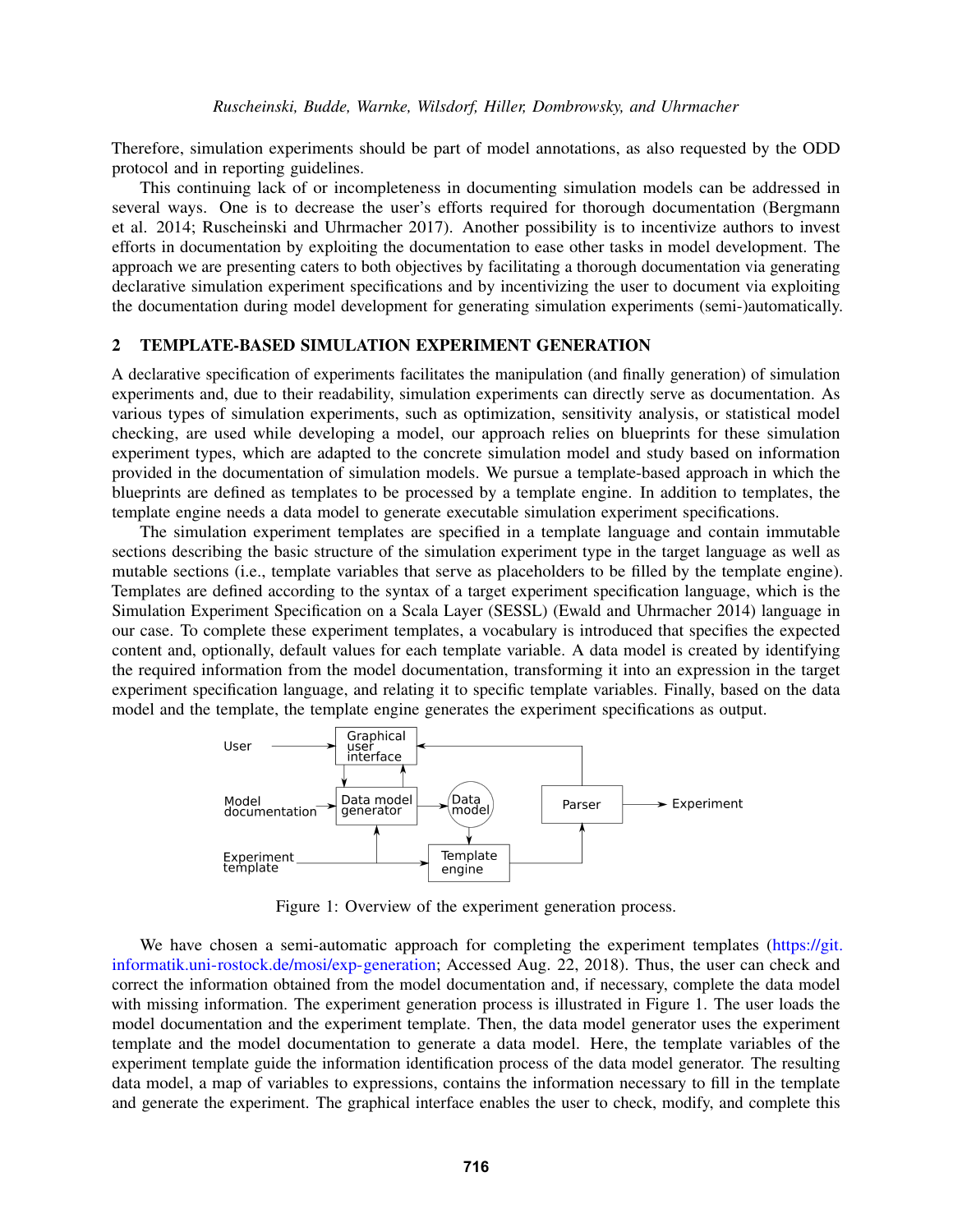#### *Ruscheinski, Budde, Warnke, Wilsdorf, Hiller, Dombrowsky, and Uhrmacher*

derived data model. We use the default values defined in the vocabulary (e.g., the default simulator for the simulation model or a test method for statistical model checking experiments) to minimize the required user input. The resulting completed data model together with the template serve as input for the template engine to generate the experiment specification. To prevent the generation of invalid experiment specifications due to incorrect user input, we implement a syntax check using a parser for our target specification language SESSL. The parser checks the generated experiment specification and reports errors to the graphical user interface. Only if the syntactical check succeeds, the generated experiment specification is shown to the user.

The main challenge during this process is to extract the required information for the template variables from the model documentation. In particular, the data model generator has to support different forms of model documentations a simulation model might be annotated with (e.g., verbal narratives, tabular representations, or formal languages), where each type requires a different method to identify the information. The data model generator works independently of a target language since it only needs a defined vocabulary and thus is reusable for other target simulation experiment languages. However, the syntax of expressions for identified information of template variables as well as the templates themselves need to be adapted for the different target languages, their supported formalisms, methods, and integrated tools.

Next, we discuss the challenges the data model generator faces when generating pairs of template variables and expressions based on a vocabulary and different documentation types. Thereafter, we demonstrate how templates are defined for a target specification language using two different experiment types.

# 3 DATA MODEL GENERATOR: MAPPING DATA TO TEMPLATE VARIABLES

The template engine FreeMarker (FreeMarker 2018) expects a map of template variable to data as an input. This map is generated by the data model generator. The generator's work depends on the template to be filled (i.e., the kind of simulation experiment that determines the template's variables), which needs to be mapped to concrete data. These variables comprise typical constituents of a simulation experiment specification, such as the reference to the simulation model or the simulation algorithm and, in addition, cover experiment type specific information, such as the formal behavior specification for a statistical model checking experiment or the experiment design for a sensitivity analysis. This information needs to be identified either by the user interactively or by automatically extracting the information from the documentation of the simulation model. To do so, the different documentation formats provide different challenges for the methods to be exploited. The more formal and unambiguous the description, also in relation to the implemented simulation model, the more likely the automatic procedure will succeed.

In the following, we first briefly discuss the vocabulary for the two simulation experiment types: statistical model checking and sensitivity analysis. Thereafter, we look at different documentation formats for simulation models and discuss possibilities as well as requirements for extracting the required information.

### 3.1 Vocabulary - Template Variables

Simulation experiments allow generating data from a simulation model by exerting it through its inputs (Cellier and Greifeneder 2006, p. 4). Constituents of a simulation experiment specification are a reference to the model, the initial model state, parameter values (also called model configuration), a reference to the simulation algorithm to execute the model, means to observe the generated data, means to analyze the data, the stop condition, and means to steer the generation of new model configurations (possibly based on the analysis results so far). In addition, if the simulation model is stochastic, means to generate random numbers, means to determine a suitable number of replications, and means to analyze the replications are needed. Note that some template variables expect single values, for instance  $\{\text{model path}\}$  or  $\{\text{simulation}\}$ , and others are specified as blocks (e.g., "varBlock" or "obsBlock" are corresponding to a lists of pairs that are iterated by the template engine).

This basic information needs to be complemented for specific simulation experiments and the vocabulary needs to be refined accordingly. (For the information required for a basic simulation experiment see upper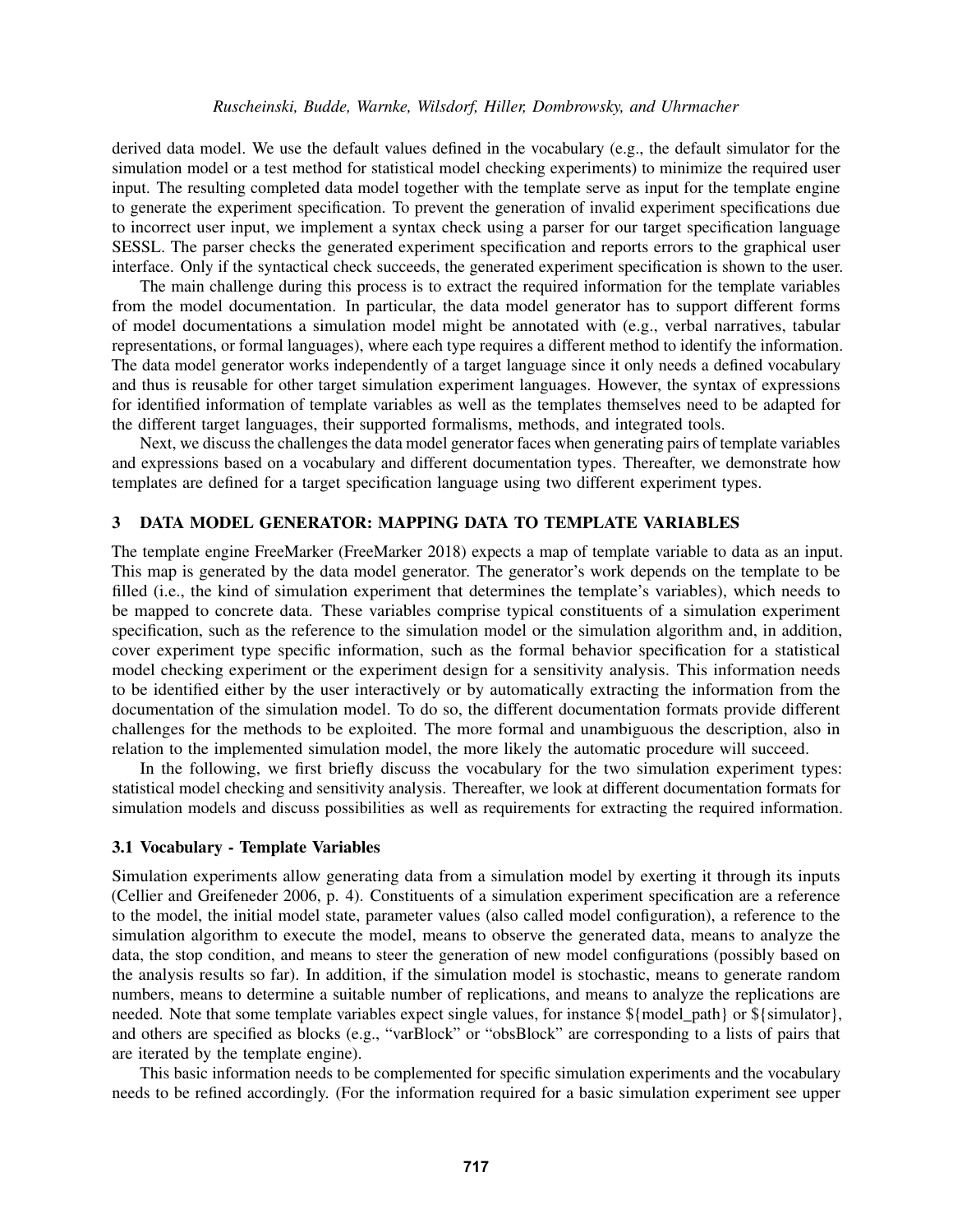| Template Variable                 | Description                                      | Default value                  |
|-----------------------------------|--------------------------------------------------|--------------------------------|
| $\{model\_path\}$                 | Path to the simulation model                     |                                |
| varBlock                          | Variable-value pairs for the model configuration |                                |
| $\{\text{simulator}\}\$           | Simulator used for the simulation                | StandardSimulator()            |
| $\{\text{stop_time}\}$            | Stop time of the simulation                      |                                |
| $\{\epsilon\}$ replications }     | Number of replications for the experiment        |                                |
| $\delta$ {observe_at}             | Observation times points                         |                                |
| obsBlock                          | Variable-expression pairs for the observations   |                                |
| $\{test\_method\}$                | Method to test property                          | SequentialProbabilityRatioTest |
| $$$ {test_parameter}              | Parameters for test method                       | $p=0.8$                        |
| $\{\text{property\_type}\}\$      | Type of the property                             | <b>MITL</b>                    |
| $\{\text{property\_exp}\}$        | Expression for the property                      |                                |
| \${vresult_function}              | Function for the validation result               | print(result)                  |
| baseBlock                         | Variable-value pairs for the base case           |                                |
| sensBlock                         | Variable-value pairs for the sensitivity case    |                                |
| $\{\{\text{aresult_function}\}\}$ | Function sensitivity analysis result             | print(result)                  |

Table 1: Overview of the template variable vocabulary for basic simulation experiment, statistical model checking experiments and sensitivity analysis experiments.

part of Table 1.) One experiment type that gained interest over the last two decades is model checking, which subsumes methods to test whether a model satisfies a formally specified property usually expressed in temporal logics (e.g., MITL (Maler and Nickovic 2004)). Statistical model checking is based on simulations and determines whether a random simulation run produced by the model will show the specified behavior with at least some specified probability *p* (Agha and Palmskog 2018). The middle part of Table 1 lists the vocabulary needed for a statistical model checking experiment: the formal language in which properties will be defined, the properties themselves, the statistical model checking method that shall be applied on the trajectories, and the probability *p* with which the properties should hold.

In the case of sensitivity analysis, the goal is to determine how strongly simulation model outputs are affected by changes in the model parameters (Kleijnen 1995). Sensitivity analysis can be conducted locally or globally. Local sensitivity analysis determines how *small* changes around a specific model configuration affect the model outputs, whereas global sensitivity analysis considers a large parameter space to determine "how the uncertainty in the output [. . . ] can be apportioned to different sources of uncertainty in the model input" (Saltelli et al. 2004, p. 45). One approach for local sensitivity analysis is to vary the model parameters following an experiment design around a base configuration, observe the simulation outputs, and calculate the effects of parameter changes on the simulation output (Kleijnen 1995). Thereby, the experiment design only scans few values for each parameter. In commonly used designs for local sensitivity analysis, such as the  $2^k$  design, two values for each parameter are needed (lower part of Table 1).

To support the generation of mappings for other experiment types, such as simulation-based optimization (Amaran et al. 2014), the vocabulary has to be extended to reflect the specific needs. Similarly, if other methods shall be used, for instance a different test for statistical model checking, alternative parameters might be required. Certain tools might provide default values for some of the variables, for all others, the information needs to be extracted automatically from the data or manually completed by the user.

#### 3.2 Documentation

To extract the data to be mapped to a specific variable, the accessibility and unambiguity of the documentation is crucial. The less formal the representation is, the less information can be extracted (automatically). Documentation formats range from verbal narratives to formal languages. However, in most cases a mixture of different formats is used that may include links to external data sources or ontologies.

Verbal Narratives: The most common and, unfortunately for extracting, worst case are verbal narratives even if they come in a structured form as suggested by the ODD protocol (Grimm et al.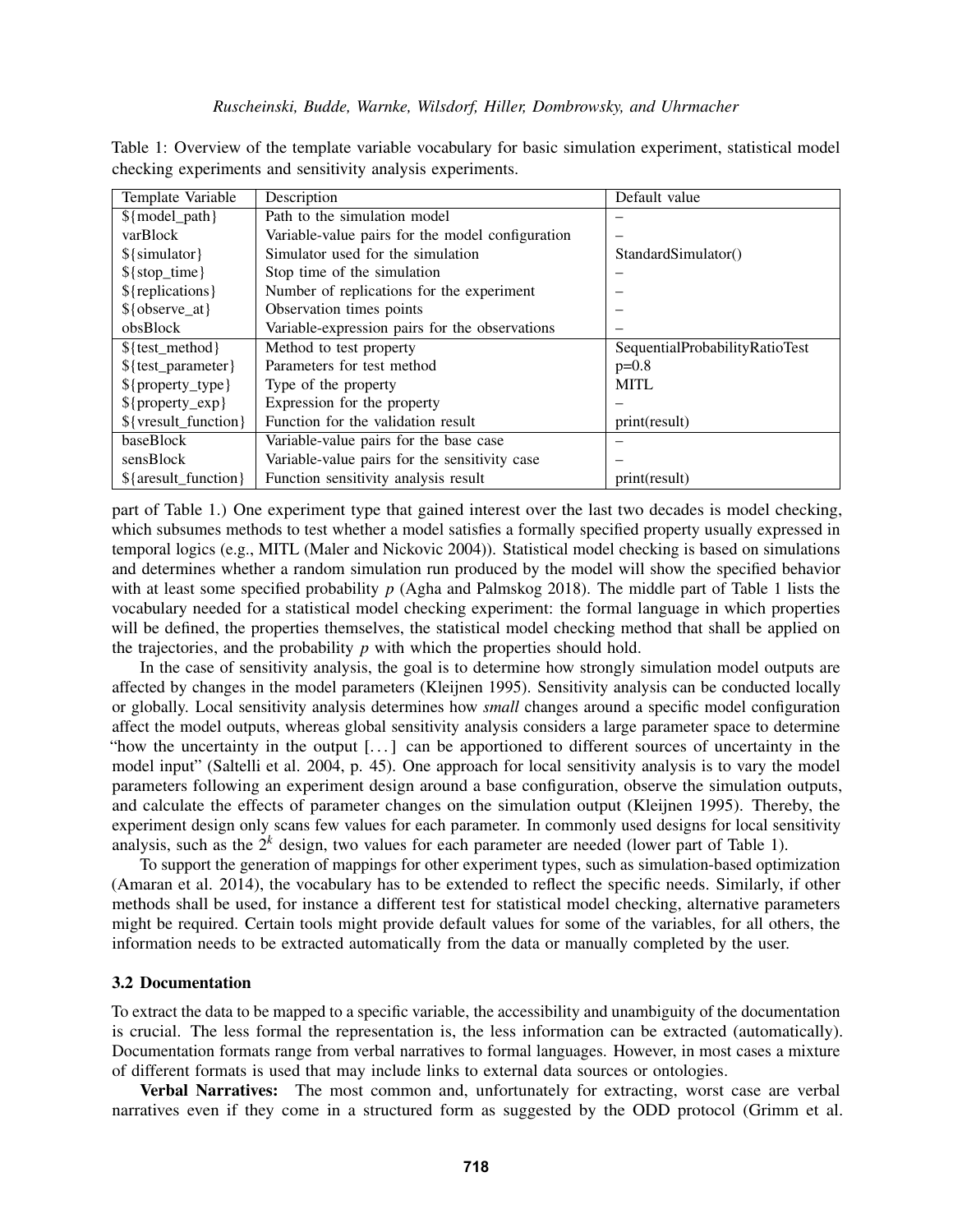2010). For example in Klabunde et al. (2015), a detailed ODD description of a migration model is given. Among other information, ODD expects information about model variables and how they are observed. The corresponding paragraph "Observation" contains the information to be mapped to the template variables \${obsBlock["obs\_var"]} (the variables in which the observed information is to be recorded) and \${obsBlock["obs\_exp"]} (the expression defining which part of the simulation model to observe and when). It is stated that "many other data items were measured during model design and testing, such as (. . . ) distribution of number of children across women" (Klabunde et al. 2015, p.18). The transformation of the ODD description into an executable observation reads as observeAt(range(1982, 1, 2050)), observe("children" ∼ expressionDistribution("Person", "ego.children.size()")). Such a transformation is clearly tool-specific. Thus, without knowledge about the concrete observation features and syntax that the simulation or experimentation tool provides (in the above case SESSL and ML3 (Warnke et al. 2017)) and without sophisticated text mining capabilities, observation template variables cannot be filled.

Tabular representations: Publications about practical simulation studies, such as (Haack et al. 2015), often contain tables that summarize the parameters, variables, their respective values, meaning, and origin–in short information about the model configuration. Also ODD requests tabular representations to list parameters and their values as well as variables with their initial values and origin. If tabular listings use consistent names and contain correct values, they can be used to fill in the template variables (i.e., to fill template blocks by simply extracting name-value pairs). For example, parameters from Haack et al. (2015) could be extracted into the following block structure expressing inital molecule numbers for the WNT/β-catenin model: [(WNT,220),(LRP6(mem),4000),(CK1y(mem),5000),. . . ]. However, again too few constraints on how the information should be presented prevent an automatic mapping. For example, if we find only verbal narratives in these tables and not the concrete variable names, an automatic mapping without additional efforts is not possible. In addition, the use of inappropriate data exchange formats hampers the extraction of important information (e.g., if lists of values are presented as PDF documents rather than as CSV files).

Formal languages: If the model documentation contains some expression in a formal language, this expression can be extracted and used comparatively easily. For example, a model might be annotated with a specification of its behavior in a temporal logic. The concrete logic formalism can be used to populate the template variable \${property\_type} and the actual property can become the input for the template variable \${property\_exp}. Similarly, the model documentation might contain mathematical expressions, which can then be extracted and exploited to populate template variables, for example, by deriving \${test\_parameter} from an expression such as  $p > 0.8$ . In any case, if expressions shall be extracted automatically from the documentation, the language in which these expressions are defined has to be either directly accessible within the experimentation tool or some translation of the expressions will be necessary to adapt them to the concrete syntax of the experimentation tool. However, writing or understanding expressions in a formal language may be tedious. Therefore, for the expressions to be intelligible the model documentation should also include a verbal explanation to serve as a (simplified) documentation for the user.

Data sources: Simulation models are typically developed based on real data. Publications usually contain this information directly in the form of tables (see above). However, sometimes the data is included as supplementary material and often the reader is redirected to another source, thus the required data to fill the template variables is not directly accessible. For example, in the above ODD description the data collected within the MAFE project (INED. 2018) is mentioned as a central data source, however, currently the data sets can only be accessed by browsing through the respective databases. With the emerging scientific culture to publish data sets with Digital Object Identifiers (DOIs) (ISO. 2018), this is about to change.

**Ontologies:** Ontologies represent a broad spectrum of knowledge for various application domains and thus can play different roles in the documentation of simulation models and the generation of simulation experiments. On the one hand, they are used to denote the meaning behind variables, parameters, and reactions in the real world. For example, there are general ontologies that capture concepts and terminology commonly used within a domain but also ontologies that are rather specific to a certain subdomain (e.g., d'Aquin and Noy (2012) list ontology libraries where ontologies from various scientific fields can be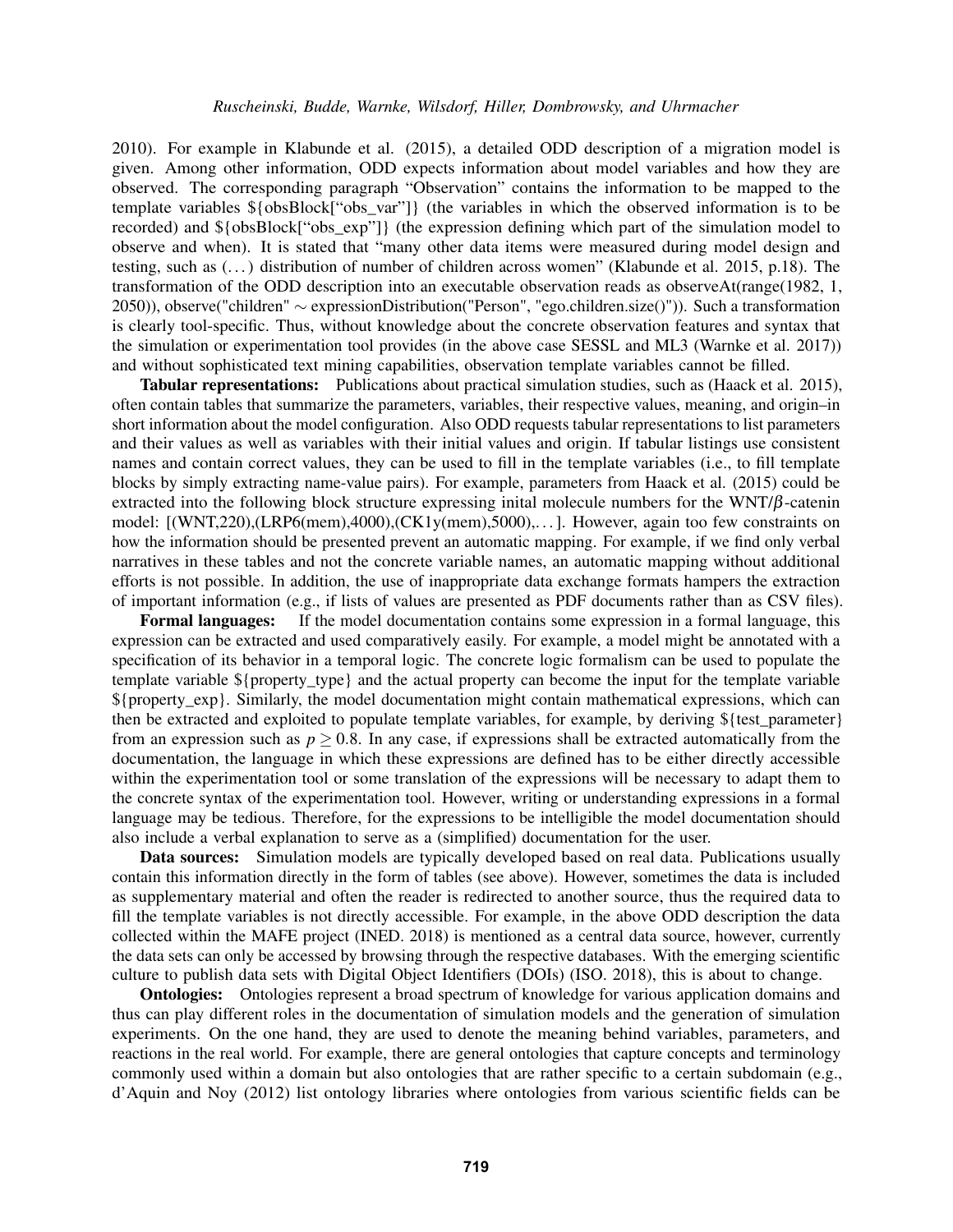*Ruscheinski, Budde, Warnke, Wilsdorf, Hiller, Dombrowsky, and Uhrmacher*

```
1 execute{
2 new Experiment with Observation with StatisticalModelChecking {
        model = "$(model_path)" //path to the simulation model4
         5 <#list varBlock as configuration> //directive to iterate over the variable-value pairs to specify
             the model configuration
6 \vert set("${configuration[0]}" <~ ${configuration[1]})
7 \leq/#list>
8
9 \vert simulator = ${simulator} //simulator used for the simulation
10 \vert stopTime = ${stop_time} //stop time of the simulation
11
12 observeAt(${observe_at}) //observation time points
13 <#list obsBlock as observations> //directive to iterate the tuples generated from the observation
             variables and their filter expression to specify what should be observed
14 observe("${observations[0]}" ~ ${observations[1]})
15 </#list>
16
17 test = ftest_method { ftest_parameter } //the test method with their parameters
18 prop = ${property_type}(${property_exp}) //property type and the expression for the property
19 withCheckResult {result => ${vresult_function}} //function executed with the validation result
20 }
21 }
```
Listing 1: Statistical model checking experiment template for SESSL.

found). The information these ontologies provide supports the interpretation of the simulation model as well as the achieved results. On the other hand, some ontologies also refer to methods used within the experimentation process, which can be used to select the right methods from the available ones in a concrete setting. For example, ontologies may contain information about existing simulation algorithms, describe types of software, or refer to the specified behavioral properties (Bard and Rhee 2004). The extensive use of ontologies helps third-party reuse of simulation products and supports a more conceptual approach in documenting the simulation model. Moreover, initiatives such as the OBO Foundry (OBO Technical WG 2018) promote interoperability and re-use across ontologies by ensuring orthogonality of vocabularies and by introducing formal formats such as OWL or OBO (Bodenreider and Stevens 2006). In addition, W3C standards such as OWL bring Semantic Web features to other scientific fields, such as biology (e.g., techniques for linking and analysing data sets (Tirmizi et al. 2011)).

Next, we specify experiment templates for our target specification language SESSL for statistical model checking and sensitivity analysis experiments.

### 4 EXPERIMENT TEMPLATES

The experiment template presents a blueprint for a specific simulation experiment type and structures it into immutable and mutable sections of a target specification language. To demonstrate our approach, we specify experiment templates for statistical model checking and sensitivity analysis for the experiment specification language SESSL. SESSL is an internal domain-specific language that acts as a layer between user and simulation system and that supports a declarative description and direct execution of simulation experiments. SESSL experiments are characterized by *traits*, which provide features for experiment execution as well as configuration options for these features. Upon experiment execution, the configuration is translated into calls to an underlying simulation system.

To specify the experiments templates, we analyze pre-existing SESSL experiments to determine the immutable and mutable sections of simulation experiments. The resulting experiments templates are shown in Listing 1 and 2. Each experiment type requires the observation trait and uses the model, the model configuration, the simulation algorithm, the stop time, the observation times, and a specification of what to observe as configuration options. Therefore, we represent the observation trait and the option names as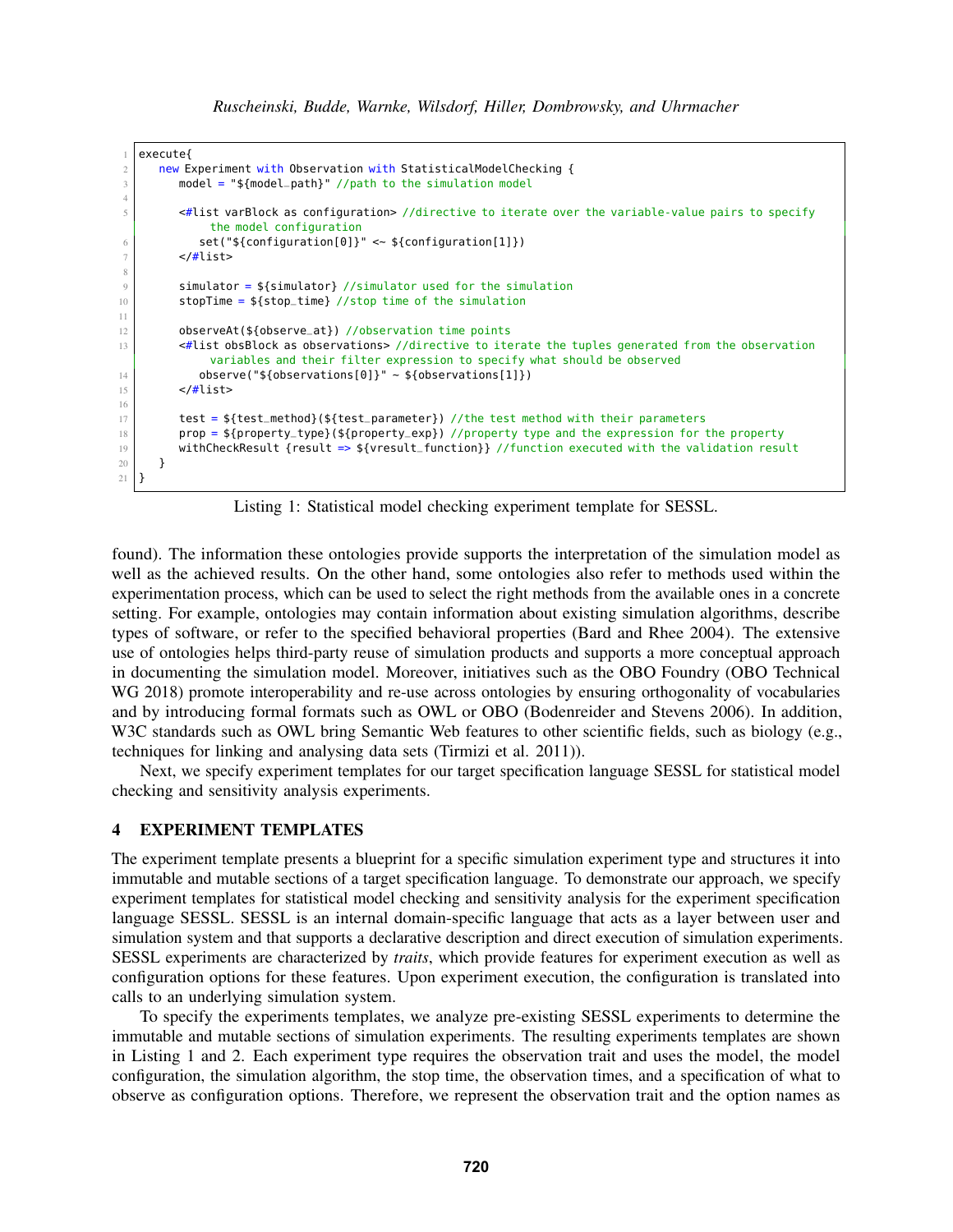```
analyze((params, objective) => execute(
2 new Experiment with Observation {
3
4 model = ... //basic setup shortened
5
6 replications = ${replications}
7 observe(${observe_var} ~ ${observe_expression]})
8
9 \mid for((name, value) <- params) set(name <~ value)
10
11 withReplicationsResult(result =>objective <~ result.mean("${observe_var}"))
12 | })) using new TwoLevelFullFactorialSetup {
13 baseCase(
14 <#list baseBlock as configuration>
15 "${configuration[0]}" <~ ${configuration[1]},
16 </#list>
17 )18 sensitivityCase(
19 <#list sensBlock as configuration>
20 \vert "${configuration[0]}" < \sim ${configuration[1]},
21 \lt/#list>
22 )
23 withAnalysisResult(result => {${aresult_function}})
24 }
```
Listing 2: Sensitivity analysis experiment template for SESSL (basic experiment setup shortened).

the immutable sections in the experiment template and use the template variables to represent the option values as mutable sections. For example in SESSL, the path to the simulation model is configured by the model configuration option. The option name "model" is part of the immutable section of the template because each SESSL experiment requires a simulation model for its configuration, whereas the option value "\${model\_path}" depends on the concrete use case and therefore needs to be extracted by the data model generator to be set by the template engine (Listing 1, l. 3). Since we specify the model configuration in SESSL by multiple assignments, we have to generate these for our identified variable-value pairs in the "varBlock" variable of the data model. For this, we iterate over the identified pairs using the list directive (Listing 1, ll. 5–7). We use the same method to configure the observations. The basic experiment setup is shown in Listing 1 (ll.  $3-15$ ).

For statistical model checking experiments, SESSL requires an experiment type specific trait, the test method, the property that should be checked, and a result function as configuration options. As before, we add the trait and option names to the immutable sections whereas the option values are represented by template variables (Listing 1, l. 2 and ll. 17–19). To configure the test method and the property, we use two template variables for each to separate the test method from its parameterization and to separate the test property type from its specification as well (Listing 1, l. 2 and ll. 17–18).

The current version of SESSL only supports the two-level-full-factorial method for the local sensitivity analysis, thus the experiment template is tailored toward this method. For this, we have to configure the base and the sensitivity case for the experiment design and a function executed with the experiment result. As before, we represent these option names as immutable sections whereas the option values are represented by template variables (Listing 2, ll. 12–23). Since the base and the sensitivity case are specified as model configuration, we iterate over the corresponding blocks as before (Listing 2, ll. 13–17 and 18–22).

#### 5 THE APPROACH AT WORK

We demonstrate our approach by using a simulation model from cell biology realized in ML-Rules (Maus et al. 2011) and annotated with tables that contain information about parameters and state variables as well as formally defined behavioral hypotheses.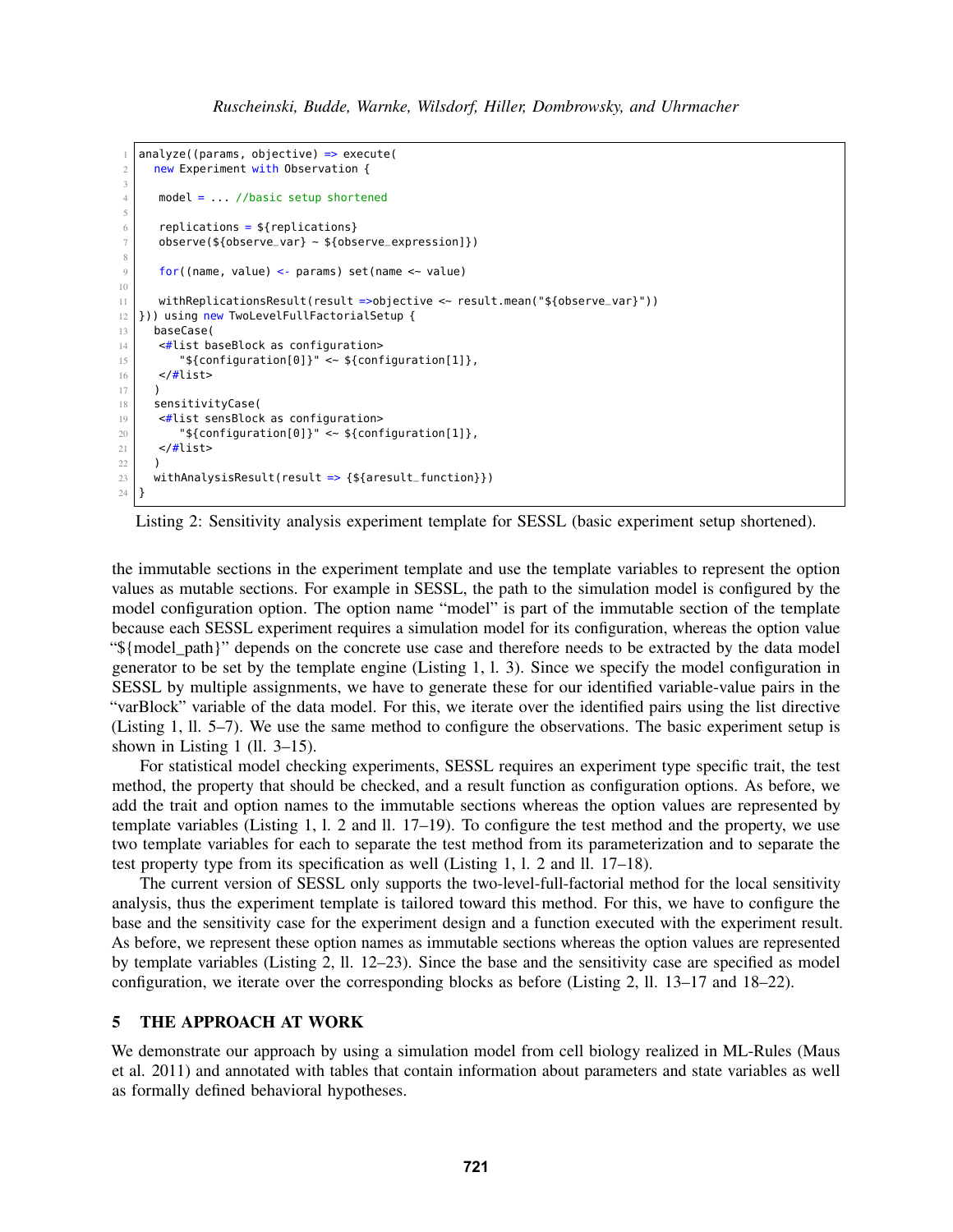### 5.1 Simulation Model and Documentation

The model used in our case study shows kinetics of the binding of EGF to cellular transmembrane receptors of human foreskin fibroblast cells (Mayo et al. 1989). In Peng et al. (2016), it served as a case study to show how simulation experiments can be reused in successively extending a model. Here, we use the model to illustrate how, based on documentations and simulation experiment templates, simulation experiments can be generated. The documentation of the model comprises two tables.

Table 2 contains all variables and parameters of the model, their values, units, uncertainties, sources and references. This information will be especially useful for sensitivity analysis. Table 3 contains expressions for hypotheses testing, which will be important for the model checking experiment. These tables are stored as CSV files, which is a typical data exchange format for tabular data, and bundled together with the simulation model.

Table 2: Variable and parameter table of the ternary complex model of EGF binding (\* – experimentally determined, \*\* – values taken from (Peng et al. 2016; Mayo et al. 1989)).

| <b>Name</b> | Type      | Value     | <b>Units</b> | <b>Standard Deviation (in percent)</b> | <b>Source</b> | <b>Reference</b> |
|-------------|-----------|-----------|--------------|----------------------------------------|---------------|------------------|
| nR          | variable  | 6.0e4     |              |                                        |               | (**)             |
| nL          | variable  | 1.05e9    |              |                                        |               | (**)             |
| nX          | variable  | 2.4e4     |              |                                        |               | (**)             |
| kf          | parameter | $4.5e-13$ | 1/s          | 16.7                                   | $(\ast)$      | (**)             |
| kr          | parameter | 1.7e-2    | 1/s          | 53.3                                   | $^{(*)}$      | (**)             |
| ka          | parameter | $5.0e-9$  | 1/s          | 83.3                                   | $^{(*)}$      | (**)             |
| ku          | parameter | $8.0e-5$  | 1/s          | 35.7                                   | $(*)$         | (**)             |

Table 3: Hypotheses for validating the ternary complex model of EGF binding.

| <b>Observation</b> | <b>Observation</b> | <b>Description</b>        | <b>Property</b> | <b>Property Expression</b> |
|--------------------|--------------------|---------------------------|-----------------|----------------------------|
| <b>Variable</b>    | <b>Expression</b>  |                           | <b>Type</b>     |                            |
| Complexes          | count("C(count)")  | Number of L-R- $(X)$ Com- | <b>MITL</b>     | G(900,30000) (OutVar       |
|                    |                    | plexes above 1000 after   |                 | ("Complexes") >            |
|                    |                    | 900 seconds               |                 | Constant(1000))            |
| Complexes          | count("C(count)")  | Number of L-R- $(X)$ Com- | <b>MITL</b>     | G(20000, 30000)            |
|                    |                    | plexes above 3000 and be- |                 | (Constant(3000) <          |
|                    |                    | low 4000 after 20000 sec- |                 | OutVar("Complexes") and    |
|                    |                    | onds (approaches a steady |                 | OutVar("Complexes") <      |
|                    |                    | state)                    |                 | Constant(4000))            |

# 5.2 Experiment Generation and Experiment Results

Experiments are generated by using the previously described semi-automatic approach for completing experiment templates as shown in Listings 1 and 2. The application starts with a graphical user interface where the user chooses an experiment template and imports the model documentation–in our case the CSV files representing the tables. After this, the data model generator generates a data model from the model documentations for the required template variables. The user can check and modify the identified information. The manual modifications of the extracted information are printed in bold in Listings 3 and 4.

# 5.2.1 Statistical Model Checking

Most information needed to complete the template can be extracted from the imported documentations (e.g., the observation variables and the expressions from Table 3). Missing details are being highlighted in the experiment specification and need to be added by the user. This includes the file path of the simulation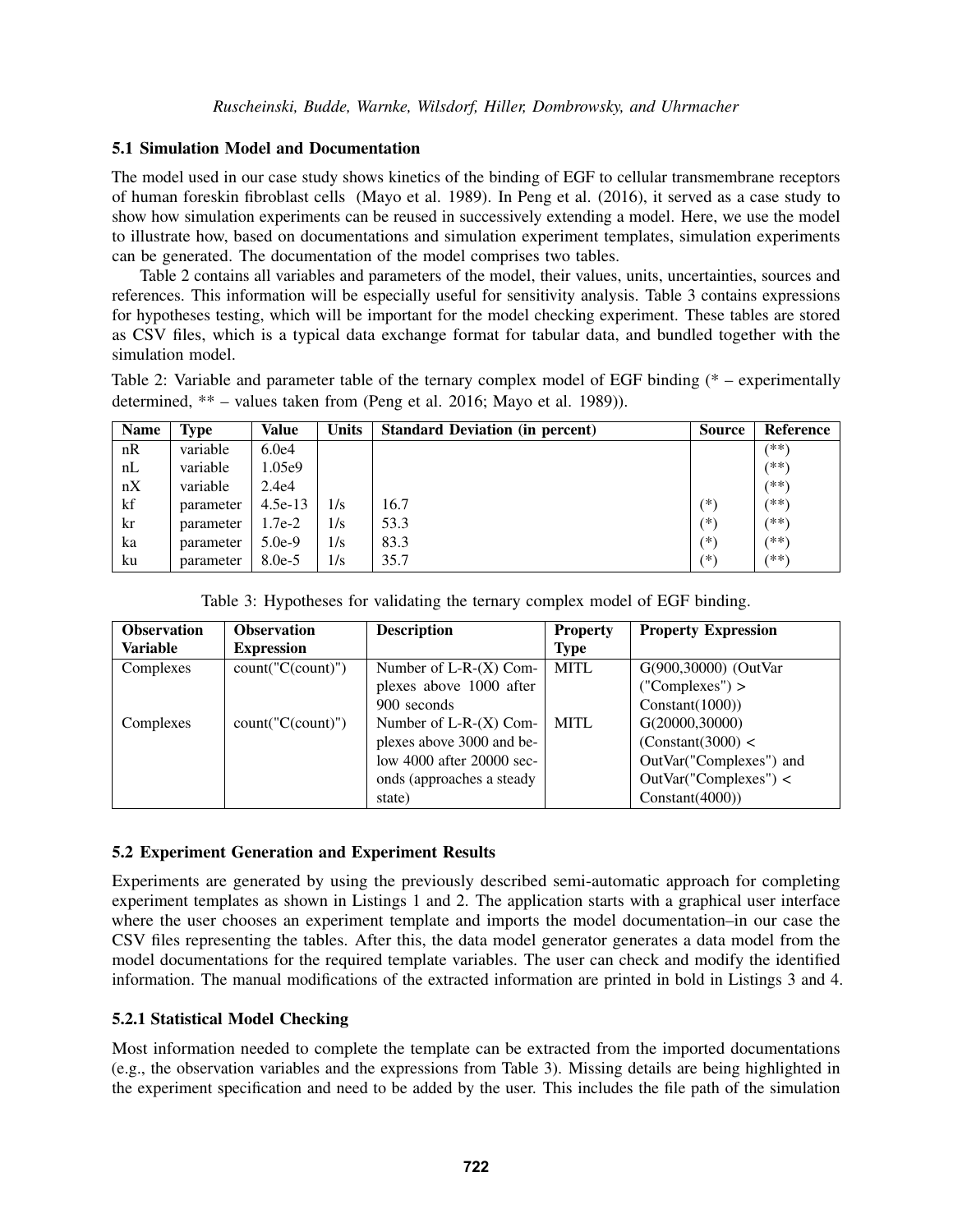model and the expression of the observation interval. Default values are available for the test parameters of the sequential probability ratio test and the result function. The complete experiment is shown in Listing 3.

```
1 execute {
2 new Experiment with Observation with StatisticalModelChecking {
     3 model = "TernaryComplexModel.mlrj"
 4
5 simulator = SimpleSimulator()
6 stopTime = 30001
7
8 observeAt(range(0,1,30001))
9 observe("Complexes" ~ count("C(count)"))
10
11 test = SequentialProbabilityRatioTest(p = 0.8)
12 prop = MITL(
13 G(900,30000)(OutVar("Complexes")>Constant(1000)) and}
14 G(20000,30000)(OutVar("Complexes")>Constant(3000) and OutVar("Complexes")<Constant(4000)))
15 withCheckResult { result => println(result)}
16 }
```
Listing 3: Statistical model checking experiment for SESSL (bold: inserted by the user).

The statistical model checking experiment has been executed in parallel using 23 cores. 46 repetitions were needed to determine that the MITL expression is true for the given parameters. We conclude that our simulation model behaves qualitatively and quantitatively very similar to experimental wet-lab results of (Mayo et al. 1989).

# 5.2.2 Sensitivity Analysis

We consider a two-level-full-factorial  $(2<sup>k</sup>)$  design with 100 repetitions for three parameters and use, as an example for our sensitivity case, a 10 % increase of the parameter values. Our choice of parameters includes the kinetic production rate of the ternary complex, *ka*, which shows the highest uncertainty. The second parameter, *kr*, describes the fast destruction process of the binary (EGF-receptor) complex. Finally, the kinetic production rate of the binary complex,  $kf$ , is regarded because of the necessary conversion from a concentration based rate in  $M^{-1}s^{-1}$  to a number based rate in s<sup>-1</sup>. The values for the base and sensitivity cases as well as the results of the executed experiment are shown in Table 4. The mean  $\pm$ standard deviation of the number of ternary complexes after a simulation time of 30001 s is  $3548 \pm 54$ . A 10 % increase of *ka* and *k f* leads to an increase of 187 and 320 or 5% and 9%, respectively. An increase of the destruction rate *kr* results in a decrease of 326 or 9%. The outcome of this 2 *k* analysis was expected because a higher production rate should increase the number of complexes and a higher destruction rate should lower that number. Interestingly, the interaction effects are negative and rather small. Therefore, we can conclude that the individual effects are slightly dampened by interactions of the parameters.

Table 4: Input (parameter name, base and sensitivity case values)z and output (effects regarding the change of the number of ternary complexes after 30001 s of simulation time) of sensitivity analysis. The individual effect is the difference of the base case and the sensitivity case where one parameter value was changed. The total effect is the sum of all interaction effects for all design points where the parameter under consideration is equal to the sensitivity case. The difference of the total effect and the individual effect results in the total interaction effect.

| Parameter | Base case value    | Sensitivity<br>case | <b>Individual effect</b> | Total effect | <b>Total</b><br>interac- |
|-----------|--------------------|---------------------|--------------------------|--------------|--------------------------|
| name      |                    | value               |                          |              | tion effect              |
| ka        | $5e-9s^{-1}$       | $5.5e-9s^{-1}$      | 187                      | 185          | $-2$                     |
| kr        | $1.7e^{-2} s^{-1}$ | $1.87e-2s^{-1}$     | $-287$                   | $-326$       | $-39$                    |
| kf        | $4.5e-13s^{-1}$    | 4.95e-13 $s^{-1}$   | 331                      | 320          | -11                      |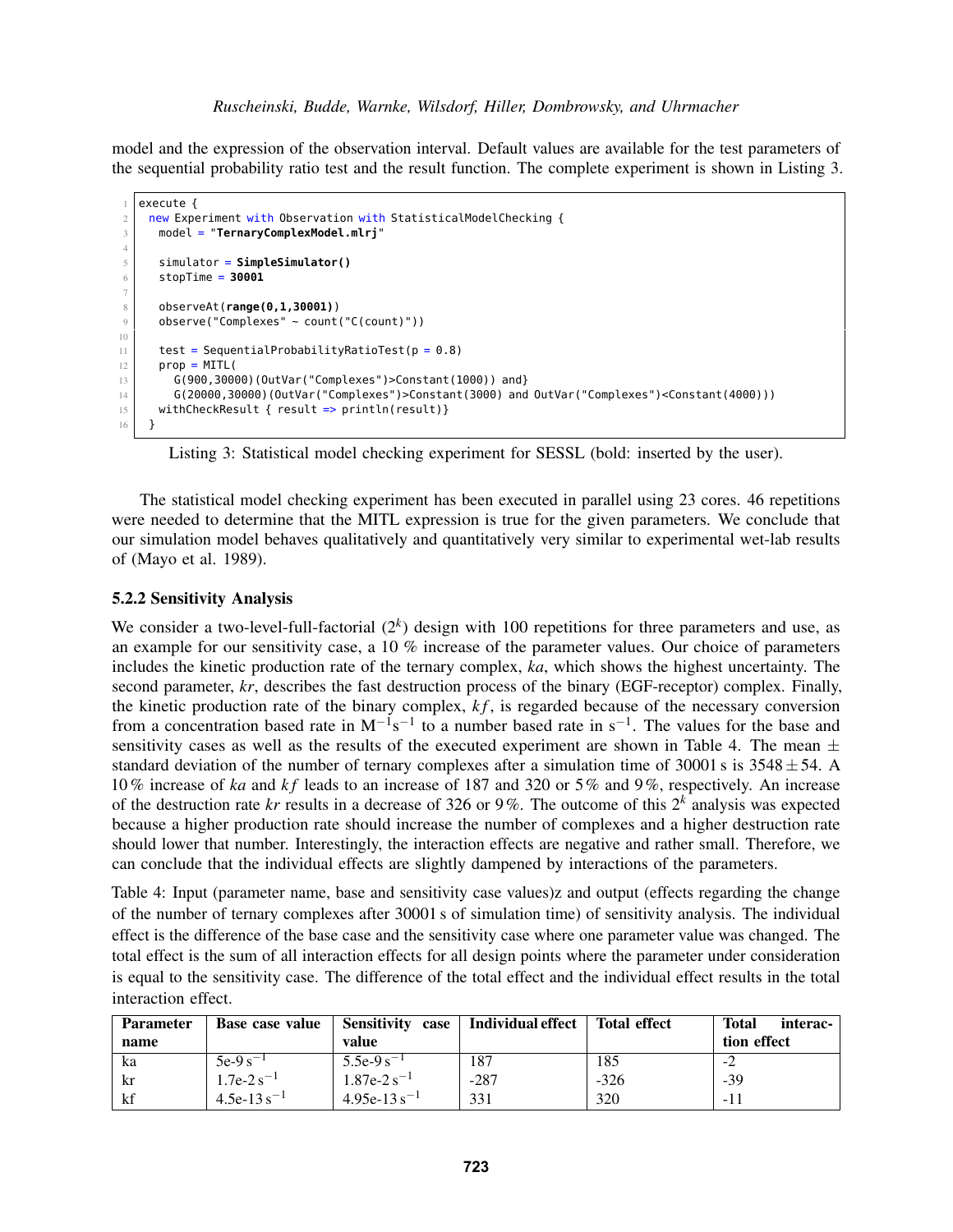```
analyze((params, objective) => execute(
2 \times 2 new Experiment with Observation {
3 model = "TernaryComplexModel.mlrj"
4
5 simulator = SimpleSimulator()6 replications = 100
7 stopTime = 30001
8
9 observeAt(30001)
10 observe("Complexes" \sim count("C(count)"))
11
12 for((name, value) <- params)
13 set(name \leq value)
14
15 | withReplicationsResult(result =>
16 objective <~ result.mean("Complexes")
17 )
18 | })) using new TwoLevelFullFactorialSetup {
19 baseCase(
20 "ka" <~ 5e-9, "kr" <~ 1.7e-2, "kf" <~ 4.5e-13
21 )
22 sensitivityCase(
23 "ka" <~ 5.5e-9, "kr" <~ 1.87e-2, "kf" <~ 4.95e-13
24 )
25 | withAnalysisResult(result => {
26 result.printCompleteReport()
27 })
28 }
```
Listing 4: Sensitivity analysis experiment for SESSL (bold: inserted by the user).

#### 6 CONCLUSION

A variety of simulation experiments are typically executed during developing a simulation model. Our approach supports the automatic generation of simulation experiments and thus facilitates designing and executing simulation experiments. Therefore, we exploit predefined templates for diverse simulation experiment types and the documentation of a simulation model. For the approach to work, the latter needs to present and to structure information often found in publications in a manner that allows an unambiguous interpretation. We illustrate this by behavior hypotheses, not only verbally described but also formally specified in a temporal logic and by parameter tables which, in addition to descriptions and sources, include the concrete parameter names, values, and variations. We use this information to automatically generate and execute statistical model checking experiments and sensitivity analysis experiments respectively. Our approach relies on, but also promotes a more rigorous documentation of simulation models and thus also, due to making simulation experiments explicit, contributes to the reproducibility of modeling and simulation research. In addition, the automatic generation and execution of simulation experiments based on the documentation keep simulation models and its documentation consistent.

### ACKNOWLEDGMENTS

The research was funded by the DFG UH 66/18 'GrEASE' and by DFG CRC 1270 'Elaine'.

## **REFERENCES**

- Agha, G., and K. Palmskog. 2018. "A Survey of Statistical Model Checking". *ACM Transactions on Modeling and Computer Simulation* 28(1):6:1–6:39.
- Amaran, S., N. V. Sahinidis, B. Sharda, and S. J. Bury. 2014. "Simulation Optimization: A Review of Algorithms and Applications". *4OR* 12(4):301–333.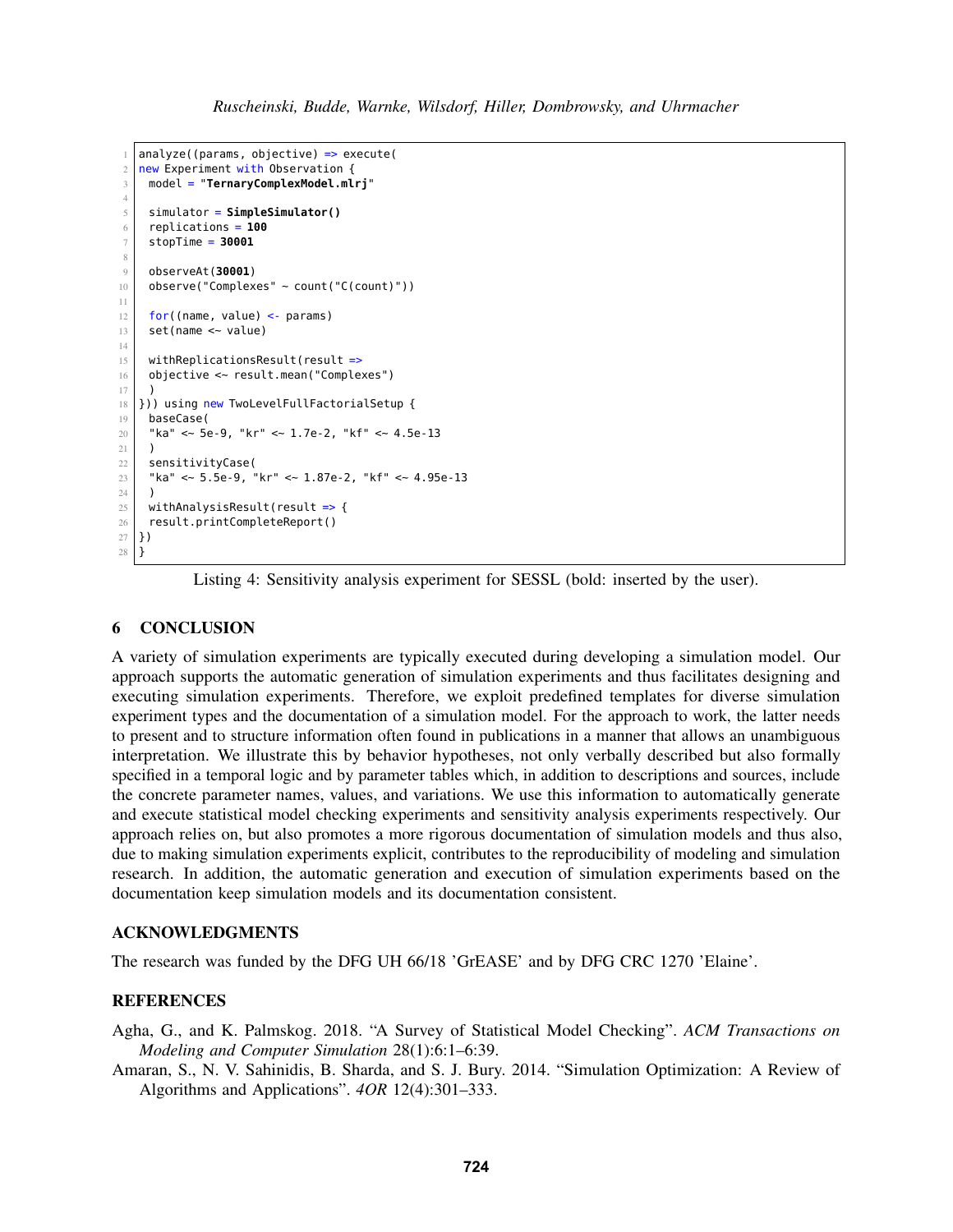- Bard, J. B., and S. Y. Rhee. 2004. "Ontologies in Biology: Design, Applications and Future Challenges". *Nature Reviews Genetics* 5(3):213.
- Bergmann, F. T., R. Adams, S. Moodie, J. Cooper, M. Glont, M. Golebiewski, M. Hucka, C. Laibe, A. K. Miller, D. P. Nickerson, B. G. Olivier, N. Rodriguez, H. M. Sauro et al. 2014. "COMBINE Archive and OMEX Format: One File to Share all Information to Reproduce a Modeling Project". *BMC bioinformatics* 15(1):369.
- Bodenreider, O., and R. Stevens. 2006. "Bio-ontologies: Current Trends and Future Directions". *Briefings in Bioinformatics* 7(3):256–274.
- Cellier, F. E., and J. Greifeneder. 2006. *Continuous System Modeling*. Secaucus, NJ, USA: Springer-Verlag New York, Inc.
- d'Aquin, M., and N. F. Noy. 2012. "Where to publish and find ontologies? A survey of ontology libraries". *Web Semantics: Science, Services and Agents on the World Wide Web* 11:96 – 111.
- Ewald, R., and A. M. Uhrmacher. 2014. "SESSL: A Domain-specific Language for Simulation Experiments". *ACM Transactions on Modeling and Computer Simulation* 24(2):11.
- FreeMarker 2018. "Apache FreeMarker Manual for Freemarker 2.3.28". https://freemarker.apache.org/docs/ index.html. Accessed April 23, 2018.
- Grimm, V., U. Berger, D. L. DeAngelis, J. G. Polhill, J. Giske, and S. F. Railsback. 2010. "The ODD Protocol: A Review and First Update". *Ecological modelling* 221(23):2760–2768.
- Haack, F., H. Lemcke, R. Ewald, T. Rharass, and A. M. Uhrmacher. 2015. "Spatio-temporal Model of Endogenous ROS and Raft-Dependent WNT/Beta-Catenin Signaling Driving Cell Fate Commitment in Human Neural Progenitor Cells". *PLOS Computational Biology* 11(3):1–28.
- Hucka, M., A. Finney, H. Sauro, H. Bolouri, J. Doyle, H. Kitano, A. Arkin, B. Bornstein, D. Bray, A. Cornish-Bowden, A. Cuellar, S. Dronov, E. Gilles, M. Ginkel et al. 2003. "The Systems Biology Markup Language (SBML): A Medium for Representation and Exchange of Biochemical Network Models". *Bioinformatics* 19(4):524–531.
- INED. 2018. "MAFE Project". https://mafeproject.site.ined.fr/. Accessed May 7, 2018.
- ISO. 2018. "Digital Object Identifier". https://www.iso.org/obp/ui/#iso:std:iso:26324:ed-1:v1:en. Accessed May 7, 2018.
- Janssen, M. A. 2017. "The Practice of Archiving Model Code of Agent-based Models". *Journal of Artificial Societies and Social Simulation* 20(1):2.
- Klabunde, A., F. J. Willekens, S. Zinn, and M. Leuchter. 2015. "An Agent-based Decision Model of Migration, Embedded in the Life course - Model Description in ODD+D Format". MPIDR Working Papers WP-2015-002, Max Planck Institute for Demographic Research, Rostock, Germany.
- Kleijnen, J. P. C. 1995. "Sensitivity Analysis and Optimization in Simulation: Design of Experiments and Case Studies". In *Proceedings of the 1995 Winter Simulation Conference*, edited by C. Alexopoulos and K. Kang, 133–140. Piscataway, New Jersey: IEEE.
- Köhn, D., and N. Le Novère. 2008. "SED-ML An XML Format for the Implementation of the MIASE Guidelines". In *Computational Methods in Systems Biology*, edited by M. Heiner and A. M. Uhrmacher, 176–190. Berlin, Heidelberg: Springer Berlin Heidelberg.
- Le Novère, N., B. Bornstein, A. Broicher, M. Courtot, M. Donizelli, H. Dharuri, L. Li, H. Sauro, M. Schilstra, B. Shapiro, J. L. Snoep, and M. Hucka. 2006. "BioModels Database: A Free, Centralized Database of Curated, Published, Quantitative Kinetic Models of Biochemical and Cellular Systems". *Nucleic acids research* 34(suppl\_1):D689–D691.
- Le Novère, N., A. Finney, M. Hucka, U. S. Bhalla, F. Campagne, J. Collado-Vides, E. J. Crampin, M. Halstead, E. Klipp, P. Mendes, P. Nielsen, H. Sauro, B. Shapiro, J. L. Snoep et al. 2005. "Minimum Information Requested in the Annotation of Biochemical Models (MIRIAM)". *Nature biotechnology* 23(12):1509.
- Maler, O., and D. Nickovic. 2004. "Monitoring Temporal Properties of Continuous Signals". In *Formal Techniques, Modelling and Analysis of Timed and Fault-Tolerant Systems*, edited by Y. Lakhnech and S. Yovine, 152–166. Springer.